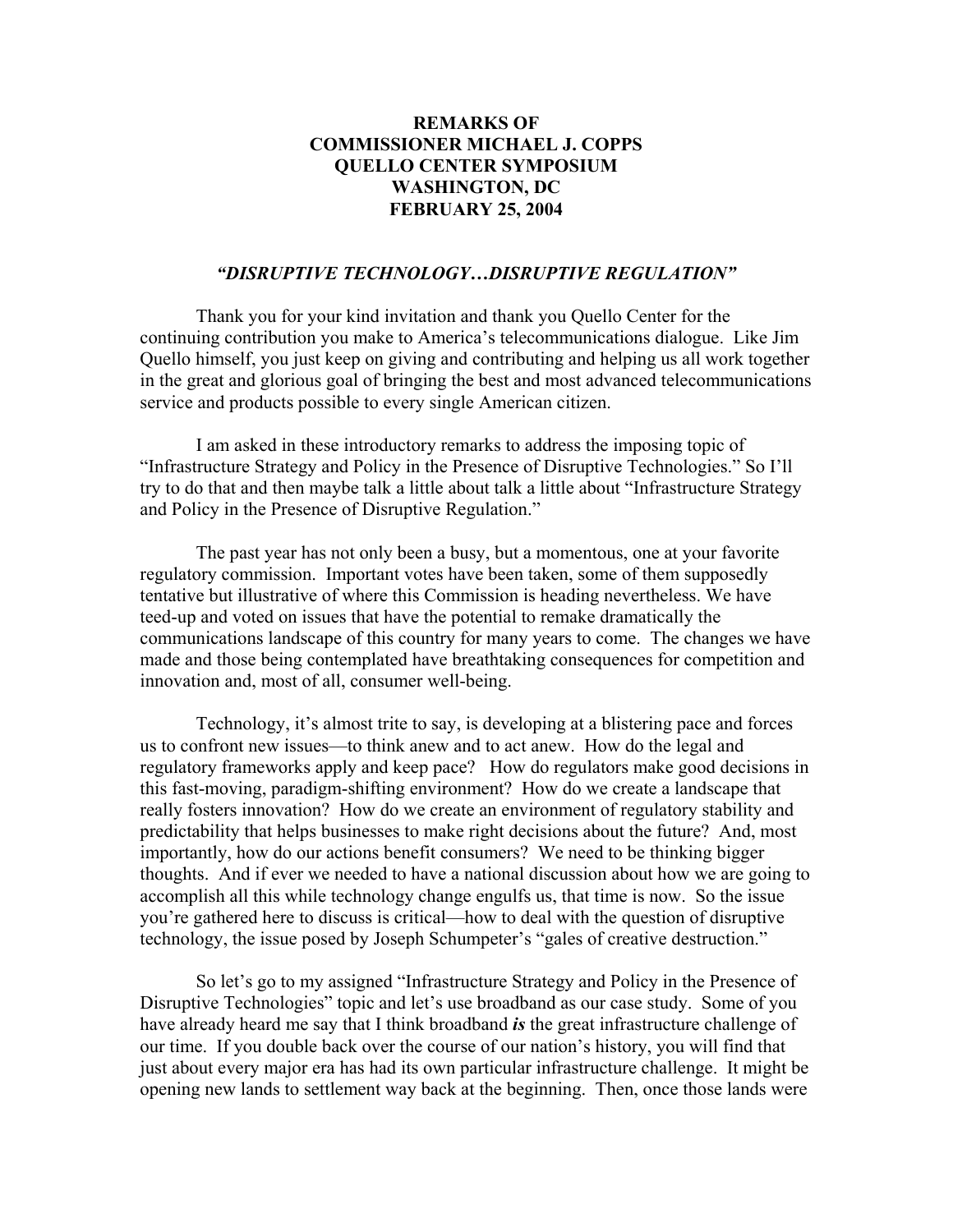settled, it was building the roads and turnpikes and canals and ports to get the bounty of the newly-settled lands to market. After that, as we began to industrialize before the Civil War, the need was to start building regional railroads and then, as we spread across a continent after the war, to bind us together through the great transcontinental railroads. Closer to our own era, in the Eisenhower years, came the Interstate Highway System. Indeed, you can see that same role in the build-out of the nation's telephone infrastructure in the 1900s. After the invention of the telephone, rural communities not having telephone service ended up, if anything, more isolated than before. So we came to realize that we had to tackle that infrastructure problem, too, and tackle it we did.

In all of these infrastructure build-outs, business and government worked together and there was, in each instance, a critical and clearly proactive role for enlightened government policy to help achieve a great national objective. Public sector and private sector working together—it's how we grew the country. It's the story of America.

When I talk to technology innovators, they tell me that broadband networks *are* the canals and railroads and highways and byways of the Information Age. They tell me that our future will be hugely impacted by how we master, or fail to master, advanced communications networks and how quickly and how well we build out broadband connectivity to all our people—and *all* the people is indeed the challenge. If Americans have widespread access to broadband, we'll see a new era of innovation. If they are denied this access, we'll see another era of stagnation and we'll find it impossible to compete against countries that are more aggressive in meeting infrastructure challenges than we are. Many countries are already far ahead of us.

The challenge here is not about finding some "killer app." On that score, maybe bandwidth itself is the killer app and we should wake up to how deeply it has already entrenched itself already in our daily lives. Or maybe the killer app is lower cost, like in Japan or South Korea or many other places where consumers are signing up in droves because they get significantly more speed at significantly lower prices than we can get.

 No, the question here is this: how do we get infrastructure deployment done? And I think most of us in this room would agree that the private sector can, should and will be the lead locomotive for the broadband deployment train. That's entirely as it should be. But given the scale of the challenge, given the difficult economics of rural areas, and given the rapidity with which other counties are building out their own broadband networks, we would be remiss if we didn't ask whether the market alone can get the whole job done.

 So I ask just about every business leader I meet if he or she is convinced the market alone *can* get the job done. Some answer "yes." But even more of them tell me that for the last 10 or 20 percent of Americans, maybe not. And I would point out that leaving 10 percent behind amounts to about 29 million people, and leaving 20 percent behind would abandon 58 million people. So this issue has a human face. I'll tell you this: if we get to the year 2020 and we have 29 or 58 million Americans without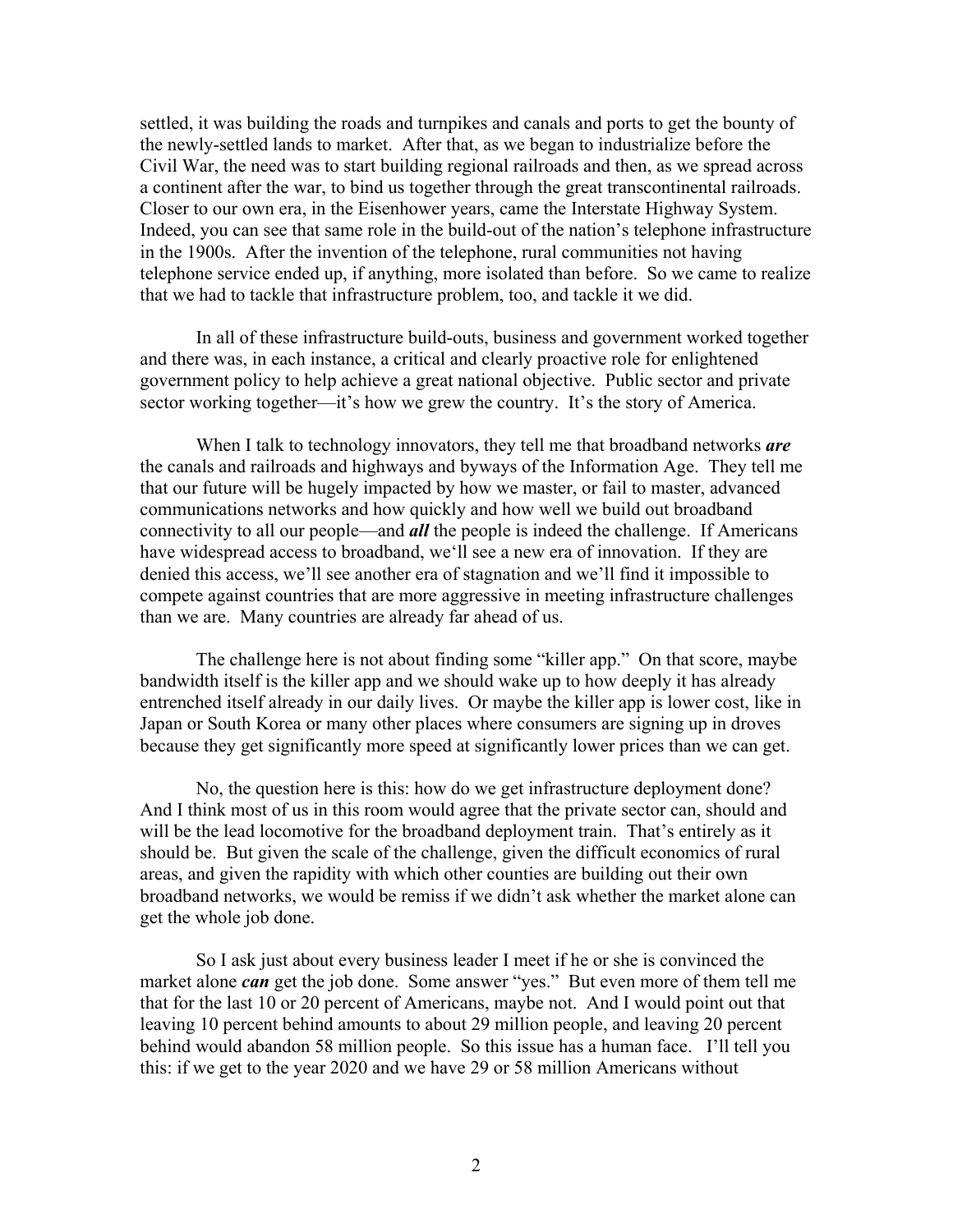broadband, we will have a Broadband Chasm that denies our fellow citizens the tools of opportunity and denies our country critically needed economic growth.

Now let me try to marry these thoughts back to a new and hot and disruptive technology of the moment: Voice over IP. If we needed another wake-up call that a national broadband policy is needed, here it is. This technology may be a substitute for more traditional circuit switched telephony, or it may be a complement. It comes in many flavors already, with undoubtedly more to follow. We know that IP technology means huge changes in the mechanics of how we communicate. It may confer a universal language for communications, whatever the device—phones, laptops, personal digital assistants, you name it.

So we all marvel at the transformative potential of new IP services. They sizzle with possibility for consumers and businesses alike. We all talk about the competition and new services that VoIP can bring—and we're right.

But we need to realize that—no matter how enthusiastic our rhetoric, no matter how strongly investors pledge devotion, and no matter how supportive a regulatory environment we craft—IP technologies will *only* reach their potential if the infrastructure is there to support it. IP applications will only revolutionize communications if everyone has access to really high capacity bandwidth. Have you ever had a VoIP conversation over a dial-up connection? It . . . is . . . not . . . an . . . appealing . . . prospect. And how much of a competitor will Voice Over be if a third of all Americans have to pay \$100 a month or more on top of VoIP in order to get the required broadband because we haven't figured out how to bring low-cost broadband to everyone? If that's the case, maybe this new technology won't be so disruptive after all.

 Our actions in the *Pulver* decision and the *IP-Enabled Services* rulemaking week before last garnered a lot of attention. But for Voice Over to be truly transformative and disruptive—rather than just being a marginal change that doesn't shake the system—we need ubiquitous broadband deployment. We shouldn't be debating this technology in terms of how it can help us to game the system or to create yet another generation of arbitrage maneuvering. We should be thinking larger thoughts.

Part of this thinking must focus on whether we believe that market forces alone practically and not just theoretically—will blanket this land with broadband. And, yes, that means we have to struggle with universal service rather than say it doesn't matter anymore in our brave new world. It matters. If we don't start this dialogue right now, I'm afraid we'll be ignoring history. And having been an historian, I would never do that. It also means we'd be ignoring Congress, and having spent many years on the Hill, I would never, ever consider doing that! After all, we enjoy a basic telephone penetration rate in this country that is one of the highest in the world. More than 95 percent of households have access to basic phone service. Credit universal service with much of that. Why, then, when it comes to broadband, would we turn our backs on what has been so historically effective?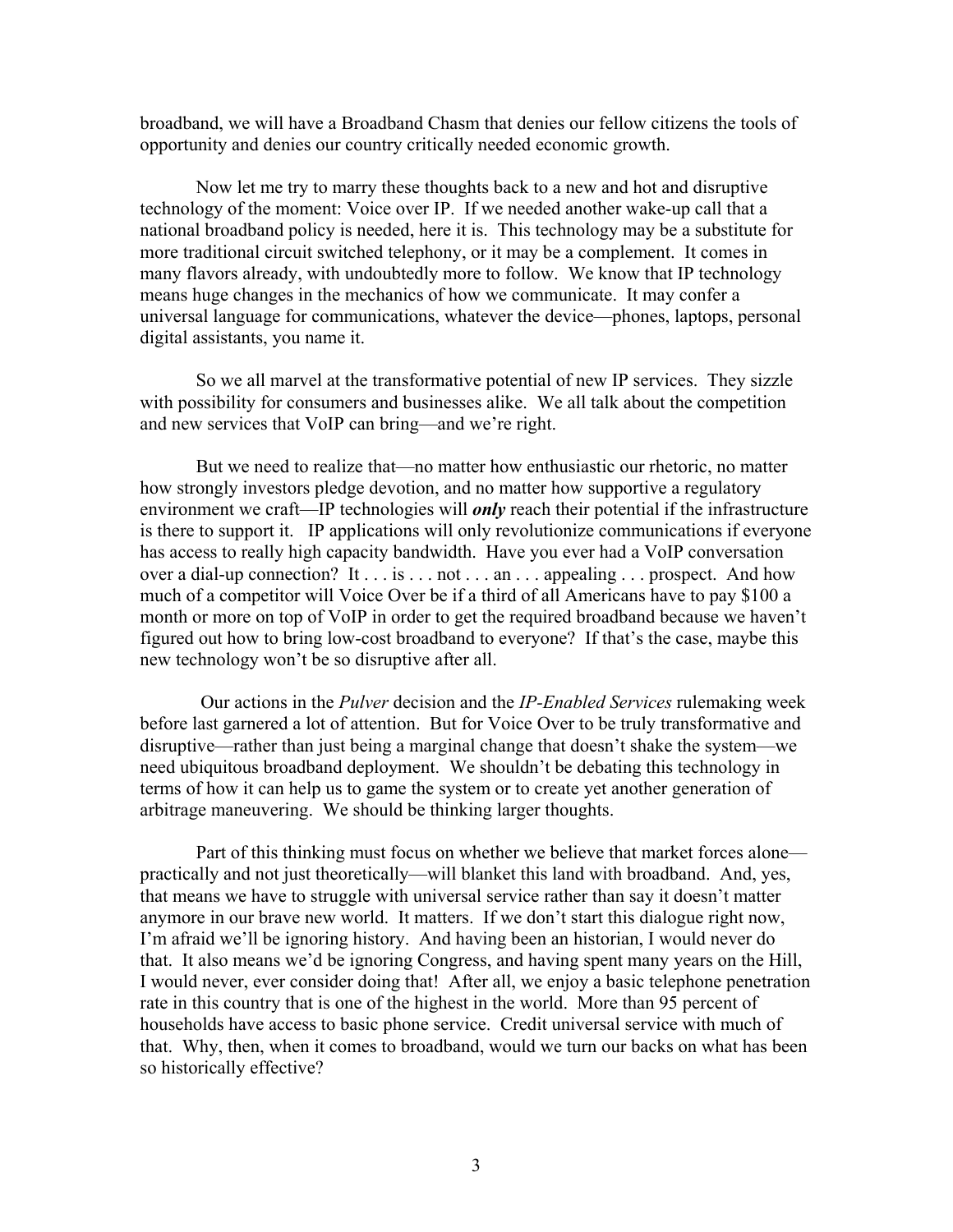Sure, what I'm talking about is expensive. So is it expensive to deny opportunity to so many citizens. So is it expensive to put those 29 or 58 million people I mentioned off limits to our entrepreneurs and innovators. Providing meaningful access to advanced services for all of our citizens, on the other hand, would have a significant impact on changing continued stagnation to economic revitalization because access to broadband is absolutely essential if every area of this country is going to be able to compete for highquality jobs and investment. A twenty-first century system of universal service also matters for innovators—for innovators in the Silicon Valley and for innovators working away in garages and collaborating in cubicles and laboratories all across the country. If having broadband available everywhere is the prerequisite for IP services and for all the other applications that are sure to come out of these garages and back-yard labs, then why not address it first. Wouldn't we be a lot better off thinking about this rather than spending all of our time trying to shoe-horn new technologies into old regulatory categories? Isn't planning for the future better than gaming the present? With ubiquitous deployment—which is really what universal service means—new technologies would have a chance to prove how disruptive they can be. Otherwise we'll never know. Technology could do the disruption rather than having poor regulation disrupt the promise of technology.

"Well fine," some of you are thinking, "but that goes far beyond what our favorite regulatory agency should be doing. Your job is to tend the regulatory categories and not get carried away with the big picture." I disagree. Sure we have to work with the system we have and implement the laws we have as best we can, but the Commission also has an obligation, I believe, to think larger thoughts. We should be devising creative options and suggestions, and if we lack the authority to implement such changes, then we should be up in the Congress saying here are the options, here's what we think would work, and we need some additional authority to get it done.

I believe we have a statutory obligation here. Section 706 of the Telecommunications Act directs the Commission to encourage the deployment of advanced telecommunications capability—broadband—to all Americans. If the Commission finds that this is not being accomplished in a reasonable and timely fashion, Congress directs us to take action to accelerate such deployment. In fact, Congress directs us to take *immediate* action. It's worth dwelling on that word "immediate" for a moment, because it has been two and a half years since the Commission even teed-up questions for a Section 706 Report. That's just the 706 *study* that I'm talking about, *not the deployment action*. Rumor around the Commission is that we might get around to a study shortly, but why such a long delay for so important a topic? I've been calling on the Commission to move forward on this for a long time. It's our duty under the law to perform this study, to use it as a tool to craft our broadband approach. By putting it off, we've been flying without the fuel that makes for good decisions.

 Here are some of the things we need to do in that report. First, we need a serious study of what other countries are doing to ensure that their consumers get attractive broadband services at attractive prices. We do know this: nearly all of the industrialized countries, except the United States, have national plans for broadband deployment. It's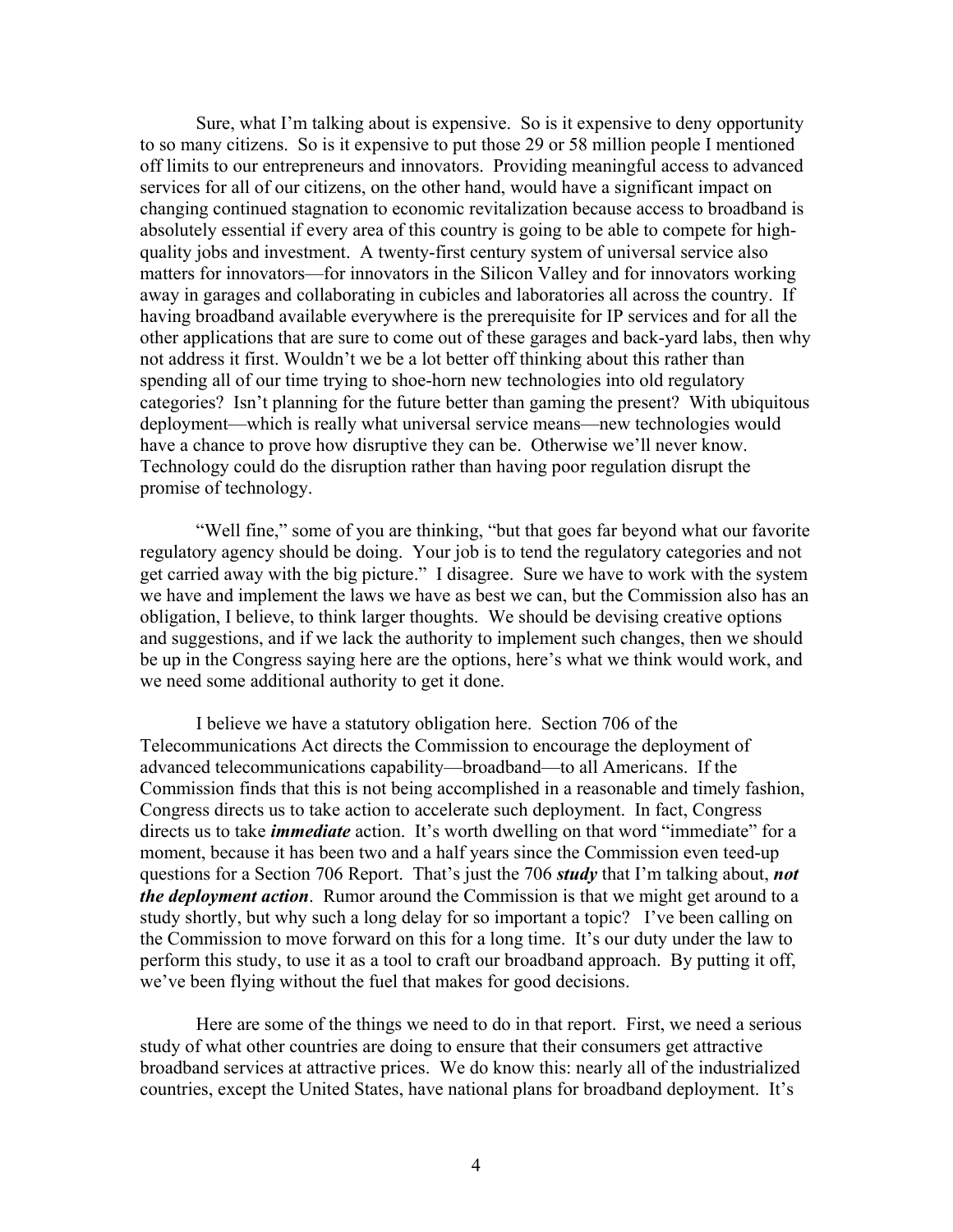not that we need to emulate what others with different traditions and economies and even population densities may be doing, but can't we be serious enough to at least look at what they're doing? There are some pretty creative deployment initiatives going on out there beyond America's borders. There may just be a lesson or two there for us.

 It should also be a concern that consumers in other lands are getting a lot more capacity to a lot more people at a lot lower cost than we are. Investment here is nowhere near where it could and should be, and statistics show we now rank 11 rungs down in global broadband penetration, behind South Korea, the Netherlands, Japan and a number of others. The USA—Number 11! What more of a wake-up call do we require?

 I might add that, in the Commission's hoped-for future effort to measure broadband deployment, let's not use data and standards that are passé. For example, who still thinks the broadband revolution will happen at the 200 kilobit figure the Commission has been using as its key benchmark? I mentioned the 200 kilobit figure to someone and the response I got was: "How 1997." Nor can Commission measurements be credible if we continue to claim that reasonable and timely deployment in an area means that one subscriber has signed up in a zip code. These are not the analytical methodologies needed to help the nation cope with so momentous an infrastructure challenge.

We need to look within our own borders, too, specifically at what so many towns and municipalities have done to deploy broadband themselves, issuing bonds and taxing themselves to get the job done. What does *that* mean? Why are they doing it? With what success? And what lessons does this have for other localities?

We ought to be convening expert panels, community roundtables, Congressional discussions and a national dialogue on this. Then, as I said, use the powers we have for reasonable and timely deployment and if they are not enough, then ask Congress for whatever else is needed. You may not agree with my analysis here, but shouldn't we at least be asking the questions and teeing up the options on a matter so clearly important to the country's future?

So, yes, I worry about our approach. We're nickel-and-diming huge issues. We're backing into classifying all the new technologies that come along without clearing away the regulatory underbrush that keeps them from fulfilling their potential. Here's another example: intercarrier compensation. Our intercarrier compensation system is Byzantine and broken. We have in place today a system under which the amounts and direction of payments vary depending on whether carriers route traffic to an incumbent local provider, a competitive local provider, a long-distance provider, an Internet provider, a CMRS carrier or a paging provider. In an era of convergence of markets and technologies, this patchwork of rates should have been consigned by now to the realm of historical curiosity. Certainly no one should be surprised that with new technologies in the mix, carriers are disputing when and where charges apply. The dialogue is heated, the disagreements between carriers are substantial, and I suspect we're having a lot of disputes that we probably didn't need to be having.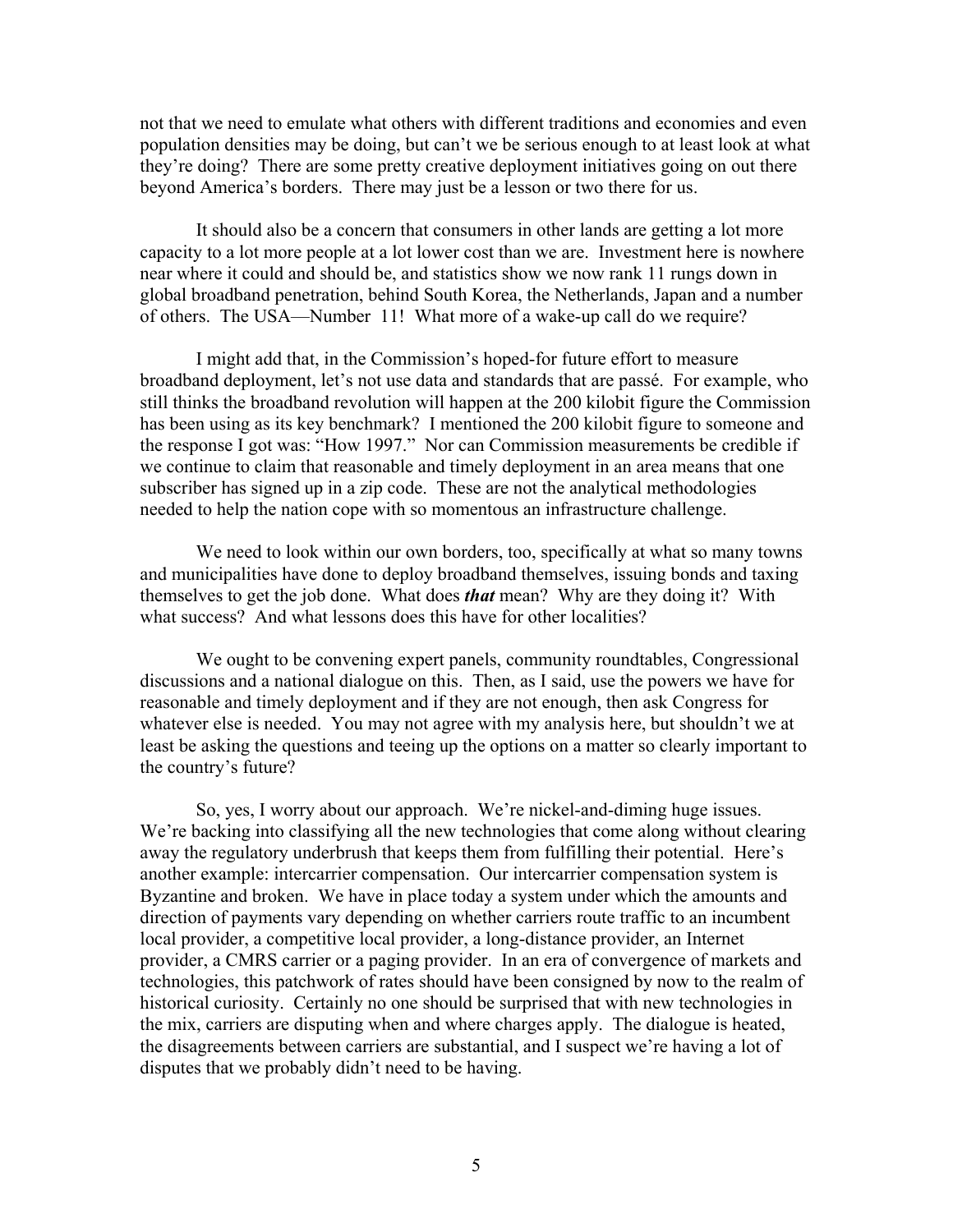It may be the easier course for the Commission to answer only narrow questions about how to keep the current system afloat and to twist new technologies so they can somehow be brought into the rubric. But bailing wire can only hold this system together for so long. At some point—and we're long since there—more patches and band-aids don't help. In fact, they hurt.

The harder course here is also the right one. We have a two-year old proceeding on intercarrier compensation. We need to act on it. We desperately need to create a level playing field that will provide more rational investment signals. Amid converging technologies and blurring jurisdictional boundaries, we are challenged to justify a system that treats similar intercarrier connections differently. We may not be able to fully migrate to a one-size-fits-all approach. We obviously have to keep in mind the important element of cost recovery here, especially for rural carriers. That's important for rural consumers and it's important for rural America. Our goal must be a system that relies to the greatest extent possible on market forces—and not arbitrage—to drive technological advances and innovation.

I am encouraged by reports that industry is talking—dare I say collaborating—on an intercarrier compensation proposal for the Commission. That could be a tremendous public service and get us a good ways down the road toward some solutions. It's a huge order, but I'd like to see us get a plan for discussion and I'd like to see the Commission formally resolve to get the job done—*finis*—by December 31 of this year. I think it will take that kind of priority and that kind of commitment from us. And it will take tremendous commitment from you in this audience and the captains of your industries to bring us something that contains at least the seeds for success.

Going forward, then, we need to develop a real national plan for broadband deployment. Over the long-term, the debate over what is "telecommunications" or "telecommunications services" or "information services" cannot be the single-minded focus of our broadband dialogue. Think about it: we have all spent the better part of the last two years classifying, reclassifying and declassifying. What do we have to show for it? We're all exhausted, that's for sure. We're in free-fall when compared with broadband penetration in other nations.

Worse, we have no plan for the future. The Commission needs to start thinking now about how to get us out of our Broadband Ditch. Let's think anew and act anew. We need to be gathering the data—far more extensively than we do now so that we can make intelligent decisions. We need to be doing the analytical studies—far more extensively than we do now. We need to be engaging stakeholders of every kind in a national dialogue about America's broadband future—far more extensively than we do now. And then we need to take our authority under Section 706 and use it to the extent we can, to get advanced communications deployed—truly deployed—across this nation.

What we don't need to do is wait around to begin thinking until after Congress rewrites the Act. We ought to be producing the data and analysis and developing the options and recommendations *for* Congress—and we ought to have started this process